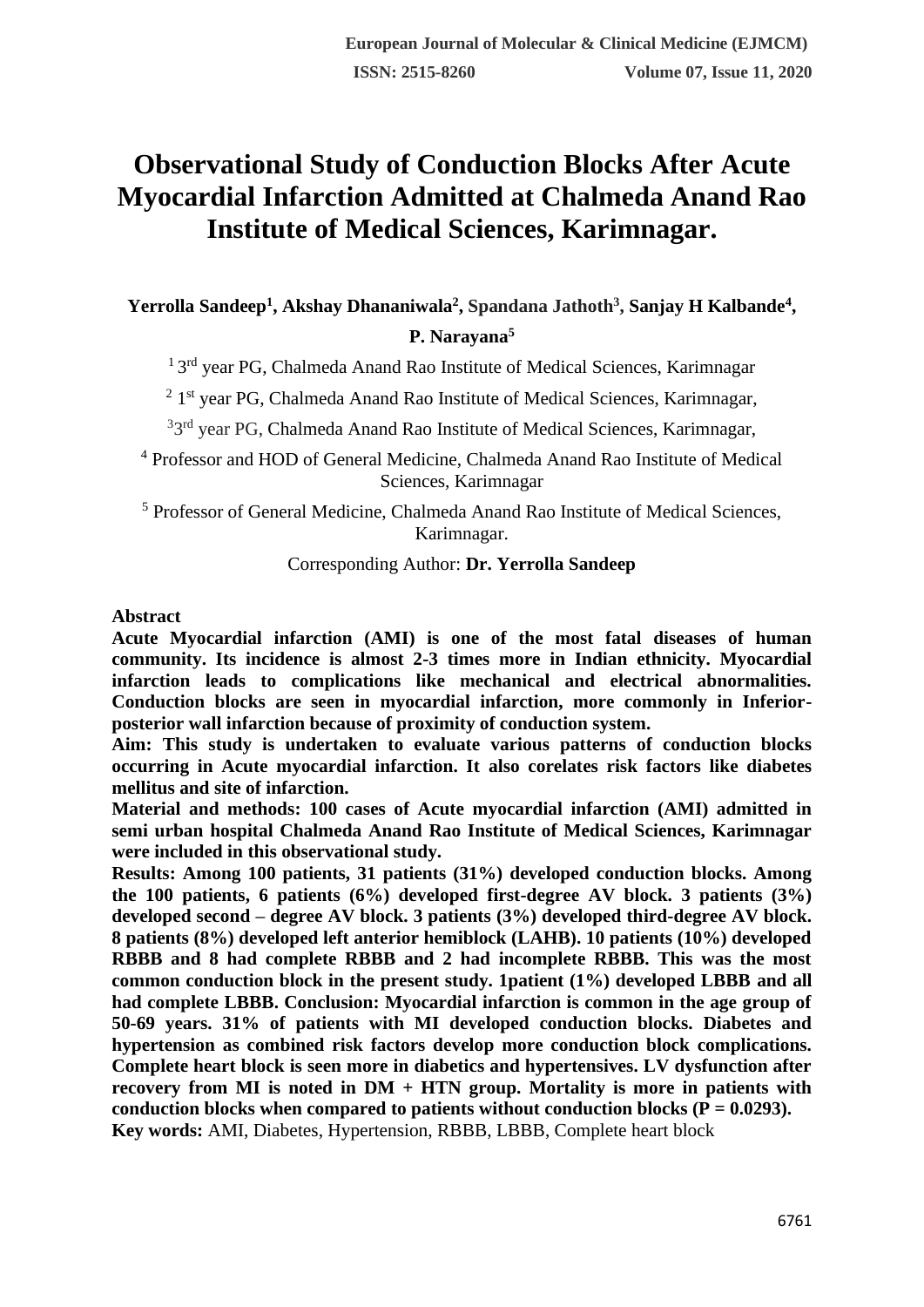**ISSN: 2515-8260 Volume 07, Issue 11, 2020**

#### **Introduction**

Acute Myocardial infarction is one of the most fatal disease of human community<sup>12,13</sup>. Its incidence is almost 2-3 times more in Indian ethnicity. Diabetes mellitus is the most important risk factor of  $MI<sup>11</sup>$ . 7-10% of general population are reported to be diabetics in south India. Another abnormal risk factor in India is specified lipid profile where HDL is low and triglycerides and LDL is relatively high. More over these people are having average Body Mass Index (BMI). It is alarming to note childhood obesity is increasingly observed in India. Incidence of myocardial Infarction is seen 10 years before when compared to western population. Myocardial infarction will produce many complications like mechanical and electrical abnormalities. Conduction blocks are seen in myocardial infarction especially more common in Inferior-posterior wall infarction because of proximity of conduction system. Complete heart block is one of the major complications after MI leading to high mortality<sup>2</sup>. Hence this study was undertaken to compare site of infarction and number of vessels involved. It also corelated with risk factors like diabetes mellitus.

#### **Materials and Methods**

100 cases of Acute myocardial infarction admitted in semi urban hospital Chalmeda Anand Rao institute of medical sciences, Karimnagar during November 2018 to October 2020 were included in this observational study. Patients having acute myocardial infarction as per W.H.O. criteria are included in the study<sup>12</sup>. History of ischemic type of chest discomfort, evolutionary changes on serially obtained electrocardiography, 2D echo, Angiogram (CAG) were done to find site of infarction and conduction blocks. Patients with old bundle branch block, cardiomyopathy, previous history of blocks, congenital or rheumatic heart disease and patients using drugs causing conduction blocks like clonidine, methyl dopa, verapamil, digoxin etc. Their door to needle time was recorded. For all the cases biochemical investigations like blood sugar, serum creatinine and lipid profile, Trop – T was estimated. Regular ECG monitoring and 2D echocardiography was carried out for LV function. At appropriate time coronary angiography was performed for suitable cases 1-2 stents were implanted, rest of the cases had medical management. All the cases reached to hospital within 24hrs thrombolysis with Tenecteplase was given<sup>7</sup>. Type of conduction blocks recorded, those who were having complete heart block treated with temporary pacemaker. Patients hospital stay was recorded. At the time of discharge LV function was recorded along with various conduction blocks. LV dysfunction with conduction blocks was compared with patients without conduction blocks. Informed consent and ethics approval have been taken for the study. Continuous variables are presented as mean + SD and frequency variables as percentages. Chi –square and Fisher's exact test were performed for statistical significance. P value of <0.05 was considered for statistical significance

#### **Results**

100 cases of Acute myocardial infarction were undertaken for study. Their age group is from 26 to 79 years<sup>4</sup>, both males and females were included. More than 50% of cases are between the age group of 50-69, Male group is predominant. 25% people are having diabetes out of these 19 were having both diabetes and hypertension. Peculiarly hypertension is noted as major risk factor in our group (43%).

| Age in years | Sex         |        | <b>Total</b> | <b>Percentage</b> |
|--------------|-------------|--------|--------------|-------------------|
|              | <b>Male</b> | Female |              |                   |
|              |             |        |              |                   |
| $30 - 39$    |             |        |              |                   |

**Table 1: Age and sex distribution:**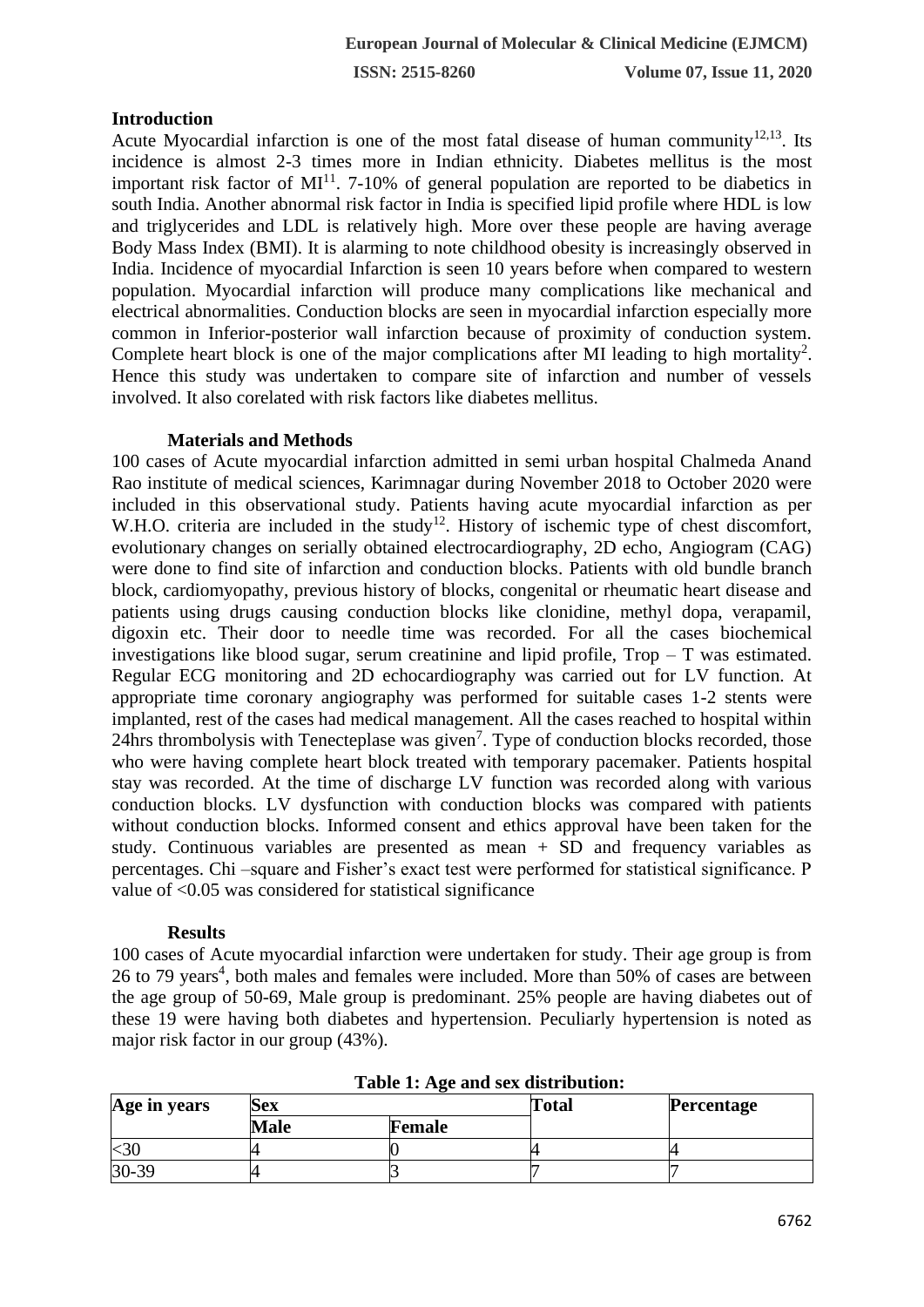#### **European Journal of Molecular & Clinical Medicine (EJMCM)**

**ISSN: 2515-8260 Volume 07, Issue 11, 2020**





In our study group majority of patients had anterior wall infarction 51% followed by posterior inferior wall infarction 28%.



In the present study among 100 patients presenting with AMI, 31 patients (31%) developed conduction blocks. Among the 100 patients, 6 patients (6%) developed first-degree AV block. 3 patients (3%) developed second – degree AV block. 3 patients (3%) developed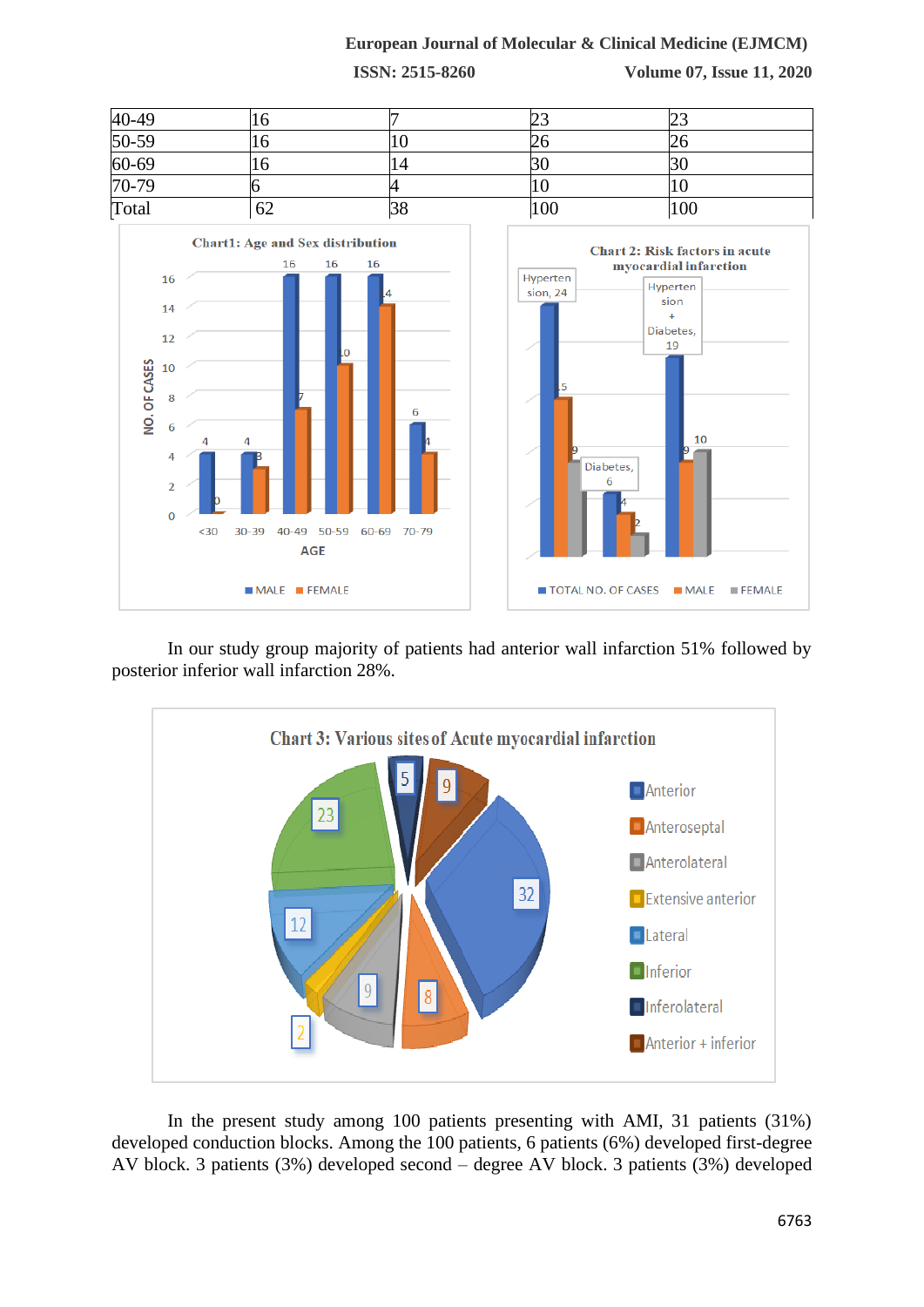

third-degree AV block. 8 patients (8%) developed left anterior hemiblock (LAHB). 10 patients (10%) developed RBBB of them 2 cases were having incomplete RBBB.1 patient (1%) developed LBBB. Among 31 conduction blocks, 16 were male and 13 were females with male to female ratio 1.23. Majority of the cases showing RBBB and LAHB (18 patients 58.06%) may not be due to fresh myocardial infarction<sup>9,10</sup>.

#### **Study of conduction blocks in relation to risk factors:**

Complete heart block is noted in diabetes and hypertension combination group (66.66%). One case was kept on temporary pacemaker.

Out of 60 cases having moderate to severe LV dysfunction after AMI 32 cases are hypertensives and diabetes.

On corelating site of infarction with conduction blocks maximum cases 20 (64.51%) are anterior and inferior wall infarction is 11 (35.48%). Out of 3 cases of complete heart block 2 were showing extensive anterior wall infarction. This information showing that involvement of conduction system in anterior wall infarction shows area of infarction is extensive.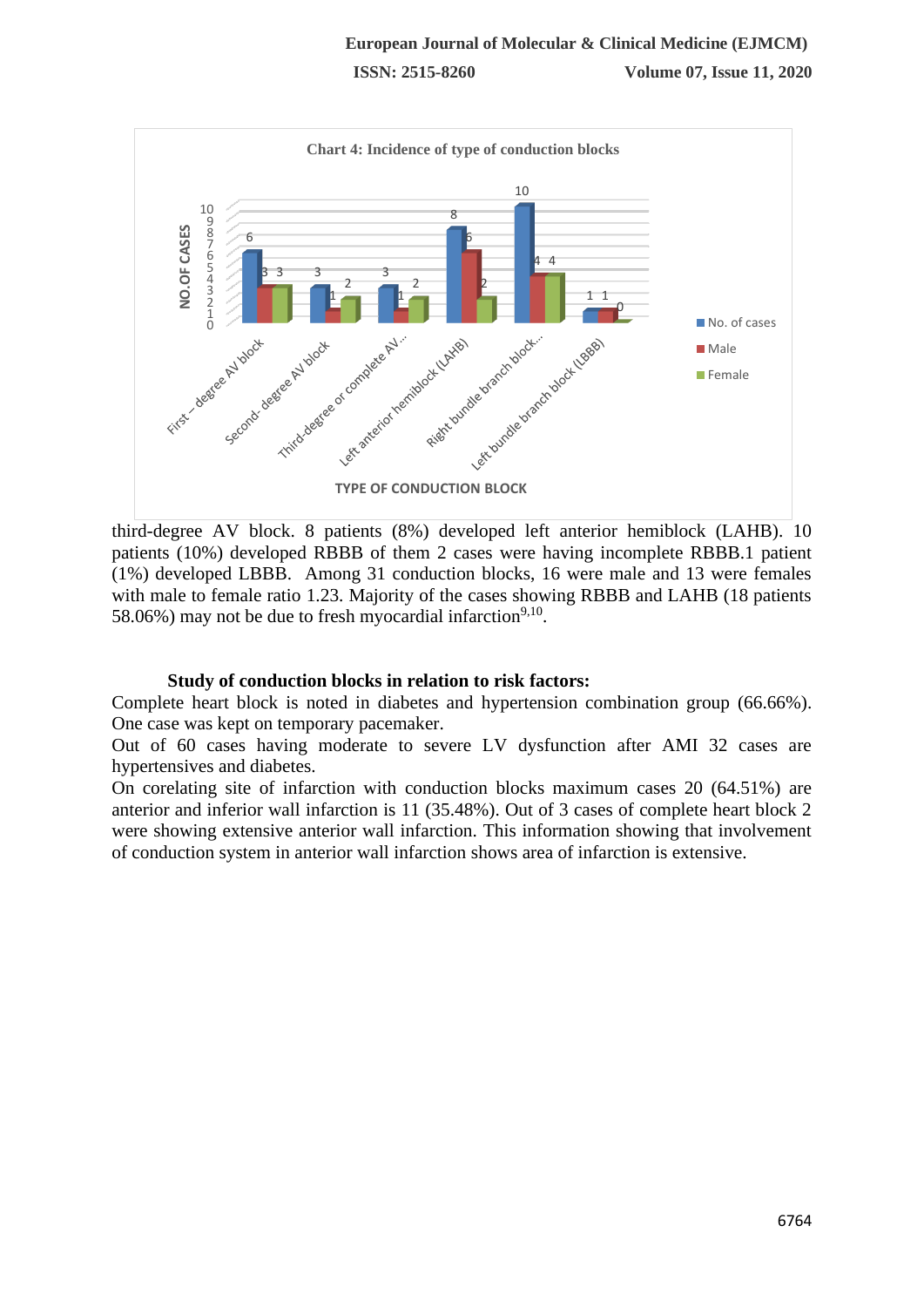## **European Journal of Molecular & Clinical Medicine (EJMCM) ISSN: 2515-8260 Volume 07, Issue 11, 2020**



**Table 2: Co-relation of mortality in type of conduction block**

| Group                                 | <b>Total No. of cases</b> | No.<br>of deaths | Percentage |
|---------------------------------------|---------------------------|------------------|------------|
| First-degree AV block                 | 6                         |                  | 16.66      |
| Second-degree AV block (type I)       |                           |                  | 33.33      |
| Third-degree or complete AV block     | 3                         |                  | 33.33      |
| Left anterior hemiblock (LAHB)        |                           |                  | 12.5       |
| Right bundle branch block (RBBB)      | 10                        |                  | 33.33      |
| Left bundle branch block (LBBB)       |                           |                  | 100        |
| Total patients with conduction blocks | 31                        |                  | 25.80      |
| No blocks                             | 69                        |                  | 7.24       |
| Total                                 | 100                       | 13               | 13         |

Among 31 patients with conduction blocks, 8 patients (25.80%) expired. Among 69 patients without conduction blocks, 4 patients (5.79%) expired**. The mortality among patients with conduction blocks is found to be higher than the mortality among patients without conduction blocks, the difference is significant (p=0.0293) statistically when chi- square test was used**  $(\chi^2 = 4.7470)^{4,6,8}$ .

#### **Discussion**

100 cases of Acute myocardial infarction are undertaken for the study. The age limit varied between 26-79. Vide chart 1and table 1. Maximum cases of myocardial infarction between 50-69 years. This age group is more vulnerable because prolonged exposure to risk factors. This high incidence may be due to maximum number of cases admitted at this group. Below 40 years AMI is unusual. Above the age of 65 years common presentation is stable angina. Maximum cases of acute coronary syndrome occur between the age 40-60 years. On review of sex distribution however males are predominant but postmenopausal age group in females are 73% almost equal to male incidence<sup>8</sup>. (reference table no 1). Literature shows postmenopausal women are equal at the risk of ischemic heart disease on par with males. This study has included only important risk factors like DM and HTN. 43% of cases are hypertensives and 25% are diabetics. 19 patients of AMI are having both diabetes and hypertension (19%). Vide chart2. We reviewed incidence of conduction blocks and LV dysfunction based on these risk factors. 51.6% of patients with conduction blocks and 53% of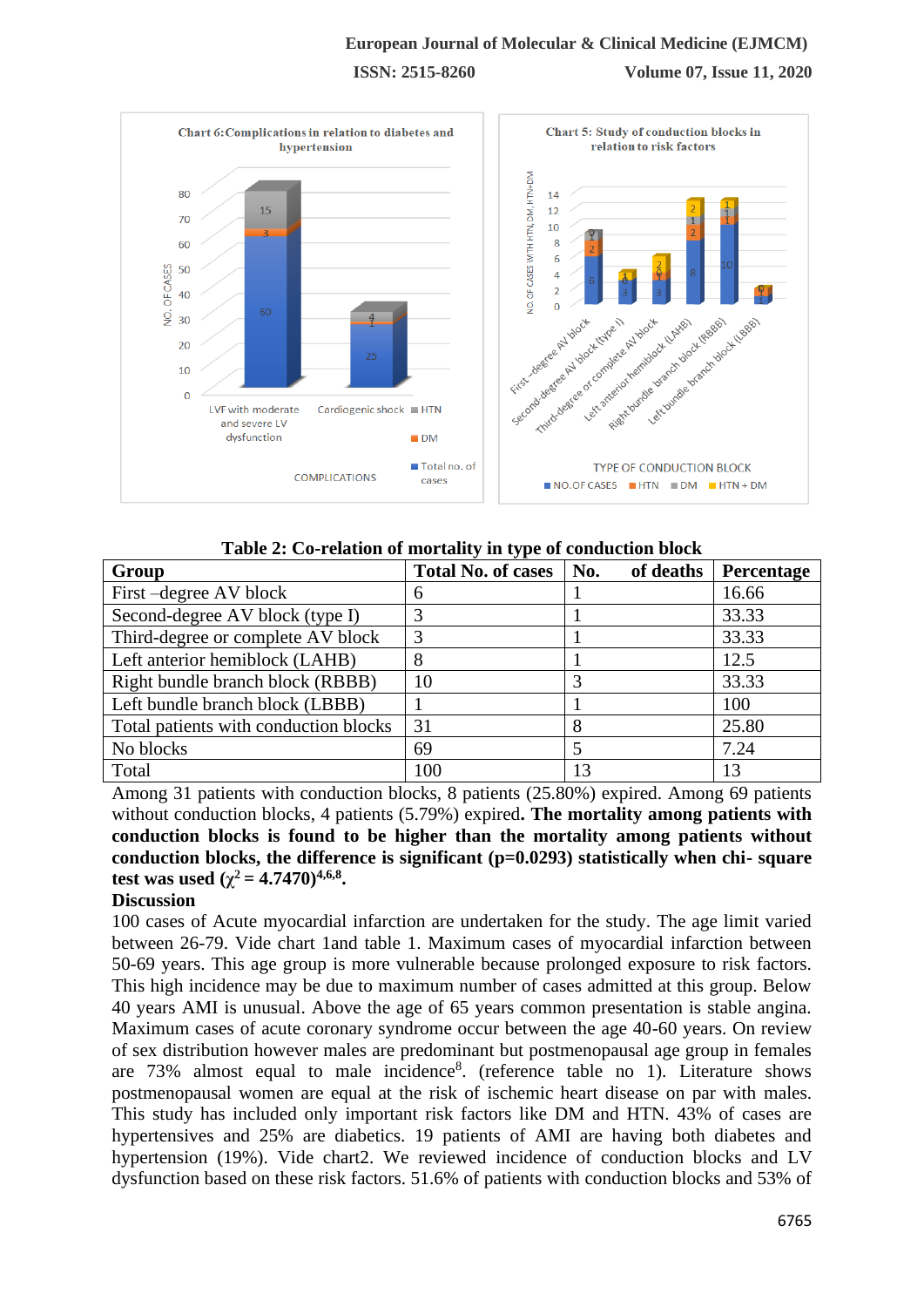**ISSN: 2515-8260 Volume 07, Issue 11, 2020**

patients with moderate to severe LV dysfunction was noted in HTN and DM group<sup>11</sup>. On inspection site of infarction according to ECG 51% people having anteroseptal to extensive anterior wall infarction. 28% of people showed inferior wall infarction. 61.2% of conduction blocks are seen in anterior infarction whereas 32.25% is seen in inferior infarction. Interestingly conduction blocks are more seen in extensive anterior myocardial infarction when compared to inferior group. Unusually conduction system is close to inferior wall and conduction blocks are seen commonly in inferior group, but in our study anterior infarction showing a greater number of conduction blocks. This indicates anterior infarctions are massive to the extent of involvement of conduction system. Chart 4 shows RBBB is the most common conduction block followed by LAHB<sup>4,5,8</sup>. Complete heart block was seen in 3 patients, who are having  $DM + HTN$ . One case required temporary pacemaker<sup>2</sup>. It is significant to note that mortality rate in conduction blocks is 25.8% when compared to MI without conduction blocks  $(7.25\%)^{3,6,8}$ . Vide table 2. Conduction blocks in MI shows poor  $prognosis<sup>1</sup>$ 

#### **Conclusion**

Myocardial infarction is common in the age group  $50-69$  years<sup>6,8</sup>. 31% of patients with MI developed conduction blocks. RBBB and LAHB are the most common blocks noted. Diabetes and hypertension as combined risk factors develop more conduction block complications. Complete heart block is seen more in diabetes and hypertensives. LV dysfunction after recovery from MI noted in  $DM + HTN$  group<sup>11</sup>. Mortality is more noted in conduction blocks when compared to without conduction blocks ( $P = 0.0293$ )<sup>3,6,8</sup>.

#### **Limitations to the study**

- **1.** It is small study of 100 cases to draw a definite conclusion.
- **2.** All the patients have not come to the hospital in window period

#### **References**

- 1. Auffret V, Loirat A, Leurent G, et al. High-degree atrioventricular block complicating ST segment elevation myocardial infarction in the contemporary era. Heart 2016;102:40
- 2. Nguyen HL, Lessard D, Spencer FA, Yarzebski J, Zevallos JC, Gore JM, *et al*. Thirtyyear trends (1975-2005) in the magnitude and hospital death rates associated with complete heart block in patients with acute myocardial infarction: A population-based perspective. Am Heart J 2008;156: 227-33.
- 3. Jasim M.T, AL-Hayali, Mohammed R. Jawad. Frequency and significance of conduction defects in acute myocardial infarction. The Middle East journal emergency medicine .sept-2003. vol-3. Nov-2.
- 4. Ikramullah, Iqbal MA, Hadi A, Ahmad F, Shah ST, Haq MR, *et al*. Conduction disturbances in patients with acute anterior wall myocardial infarction and in-hospital outcomes. Pak Heart J 2014;47:156-61.
- 5. Shirafkan A, Mehrad M, Gholamrezanezhad A, Shirafkan A. Conduction disturbances in acute myocardial infarction: A clinical study and brief review of the literature. Hellenic J Cardiol 2009;50:179-84.
- 6. Ram R, Devi KB, Chanu KJ, Devi T, Naorem S, Chongtham DS. Study of conduction blocks in acute myocardial infarction. J Med Soc 2016;30:149-52
- 7. Antman EM. ST elevation myocardial infarction: Management In: Zipes DP, Libby P, Bonow RO, Braunwald E, editors. Braunwald's heart disease – a text book of cardiovascular medicine  $7<sup>th</sup>$  edn. Philadelphia: Elsevier Saunders, 2005 p. 1195 – 1212.